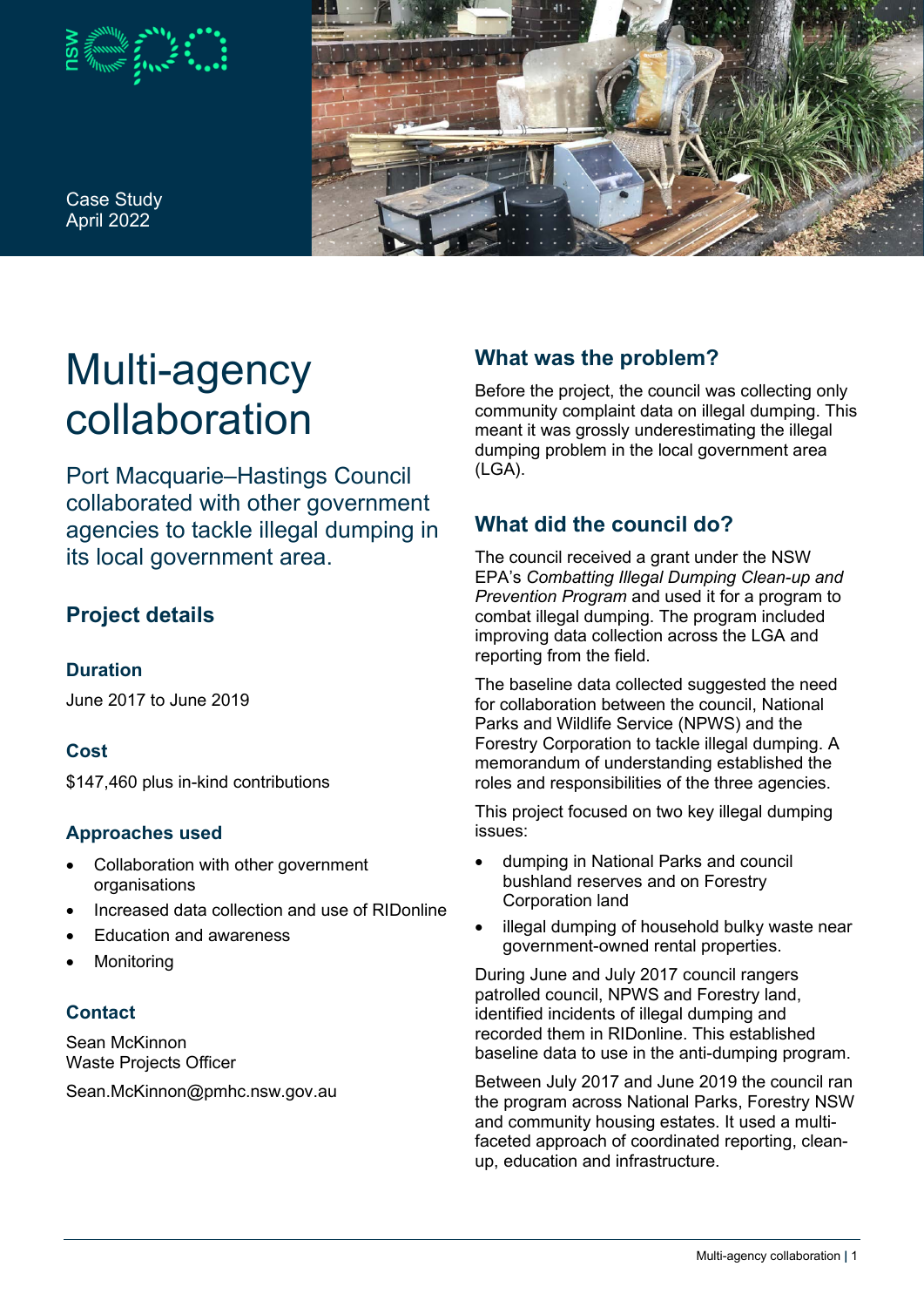## **Data collection**

The council used the RIDonline mapping function to identify dumping hotspots. The project's data collection process also provided accurate information about the locations, types and volumes of waste illegally dumped.

#### **Clean-ups**

The council cleaned up the hotspots in conjunction with the relevant public land managers. It engaged with Community Housing to address kerbside dumping at hotspot locations that body manages.

#### **Infrastructure**

Where appropriate, infrastructure such as RID-branded signage, gates and surveillance cameras were installed to prevent further dumping and encourage the community to report illegal dumping.

#### **Education campaign**

An education campaign was run to raise awareness of the problem and build the social norm that illegal dumping is wrong. The campaign promoted council services and told residents which commonly dumped items could be dropped at transfer stations for free. The campaign used:

- a letterbox drop
- the council's website
- television
- newspapers
- social media.

Council ran a survey before and after the campaign to learn if the campaign had changed residents' knowledge of council's waste services and illegal dumping.

# **What was the result?**

- The project has provided much more accurate information about the amount of waste dumped. By its end over 180 tonnes of dumped waste had been reported. In contrast, in 2016, before the project started, only 22 tonnes of dumped waste had been reported.
- The 180 tonnes of waste collected included 80 car bodies and 10 tonnes of asbestos.
- Over 58 illegal dumping sites in state forests were identified and cleaned up.
- Two gates were installed and 30 surveillance cameras deployed in National Park dumping hotspots. (Unfortunately, several cameras were stolen.)
- 'Under surveillance' signage was installed to deter further dumping.
- The education campaign reached more than 35,000 people. Television advertising was found to be the most effective form of messaging, then newspapers and social media.
- The survey run before and after the campaign showed that residents' knowledge of waste services and illegal dumping had increased. Community reports of illegal dumping also increased.

# **What did Council learn?**

#### **Data collection**

Using RIDonline to gather data was vital. It allowed the council to easily locate, identify and characterise illegally dumped waste.

#### **Multi-agency collaboration**

Involve all public land managers in your area. This project showed that collaboration can lead to a more holistic and effective outcome.

Coordination of all project partners and contractors was challenging. To ensure that the project progressed in a timely manner, the council spent a significant amount of time liaising with stakeholders on the project's progress and changes. While this was labour intensive, the outcome was extremely positive, and the project has given the council and other stakeholders a much better understanding of illegal dumping in the area. Without project partners and contractors that could address specific waste issues and increase the capacity of council, the project could not have achieved as much as it did.

#### **Education**

Ensure your residents are aware of waste services available. The council found that it was extremely important to educate residents on what can be dropped off for free at waste facilities. This was a key message of the project, as many of these materials – for example, whitegoods and e-waste – are often illegally dumped.